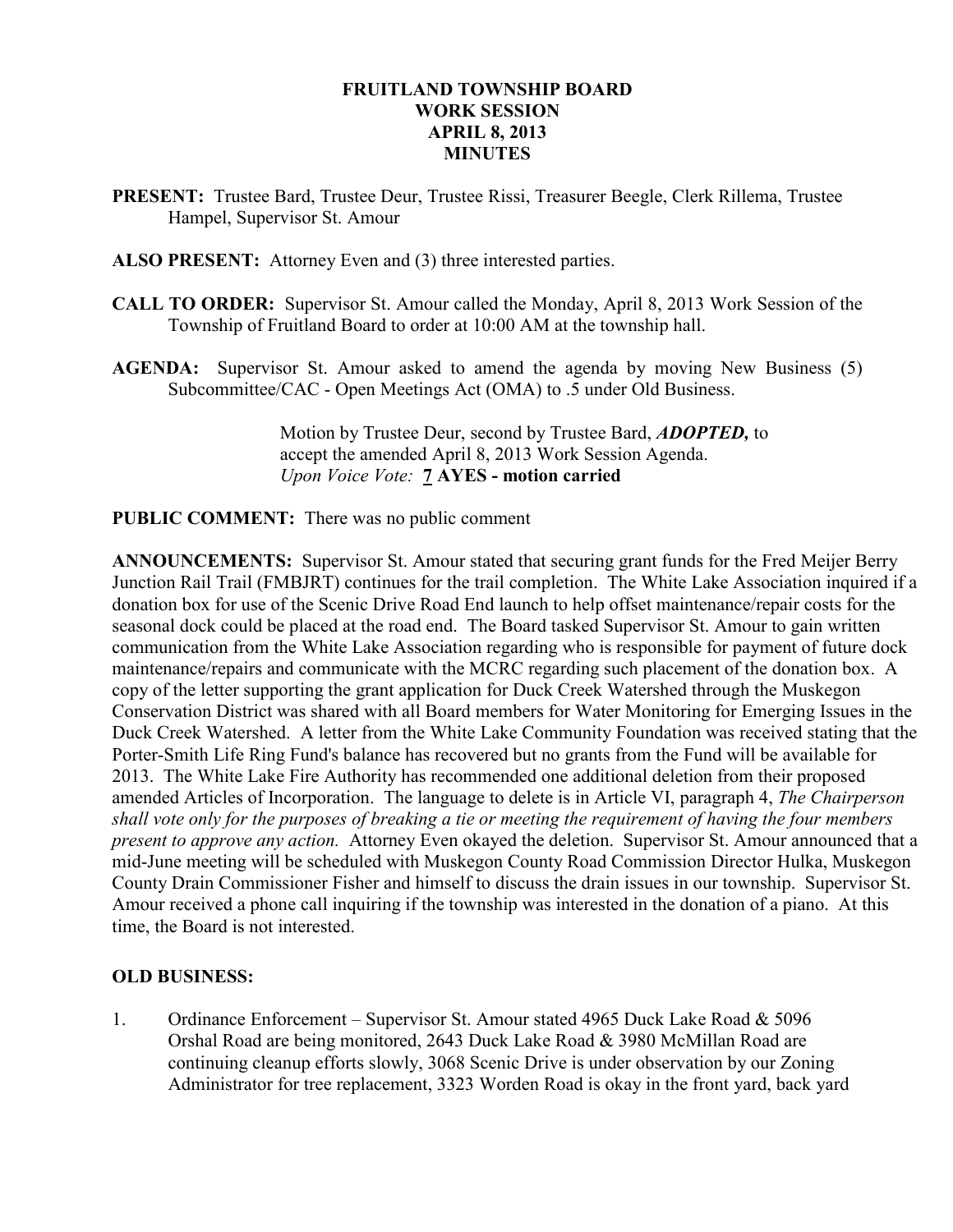## FRUITLAND TOWNSHIP APRIL 8, 2013 WORK SESSION MINUTES is continuing cleanup and Supervisor St. Amour tasked the Board to access 5700 Michillinda Road and report their findings to him.

2. WLAA - Supervisor St. Amour stated he was not able to participate in the March 28, 2013 meeting of the WLAA because the Chair stated that WLAA had no record that he was now representing Fruitland Township. The following motion supports his representation for Fruitland Township on the WLAA Board.

> Motion by Supervisor St. Amour, second by Trustee Bard, **ADOPTED**, to authorize Supervisor St. Amour as representative for Fruitland Township on the White Lake Ambulance Authority. Upon Voice Vote: 7 AYES - motion carried

 Attorney Even stated that the two requests (amendments to the Articles of Incorporation and letter requesting 2011-12 Audit Report, 2012-13 Budget Year-to-Date Revenues/Expenditures and 2013-14 Proposed Budget) have become very adversarial for reasonable requests by a participating municipality. No response from the WLAA Attorney to date has been received by Attorney Even after numerous requests and authorization by WLAA Chairman Studevan at the March 28, 2013 meeting to request the WLAA attorney to respond to Fruitland's Attorney requests. The Board of Trustees continues to be concerned about 1) the poor quality of financial reports from WLAA, 2) the internal control weaknesses noted by the WLAA auditors and 3) lack of response from its Board on numerous requests. Disappointment regarding other municipality's involvement was also commented.

3. Ecology Station - Supervisor St. Amour prepared a spreadsheet on Allied Waste costs after learning that the January 2013 invoices reflected an increase in tonnage and pulls. The increase would have cost Fruitland approximately \$15000.00 more yearly had Chef Container not quoted for the service account. Invoices from Allied Waste were decreased back to the 2012 pricing in February once negotiations started taking place with both companies. Chef Container was awarded a three year contract. Matt from Chef Container will be attending the Monday Regular meeting to discuss the price matrix and also a potential electronics collection event available in our township.

## NEW BUSINESS:

- 1. White River Township Request for Letter of Support Trustee Deur gave a brief synopsis of the White River Township Dune Preserve and attempts by private landowners to have a driveway constructed through that preserve. White River Township Clerk Lehman contacted Fruitland Township for a letter of support. After much discussion, the township board chose not to take a stand because of the history and because of the legal complexities regarding how to interpret the recent amendments to the Sand Dune Protection legislation.
- 2. Fee, Permit and Escrow Schedule Clerk Rillema stated that the schedule needs to be amended to remove the rental of the WRLS and increase the Nestrom Park Pavilion Rental from \$15.00 to \$20.00 as recommended by the Parks & Recreation Commission. A motion to approve such amendment to Resolution 2013-06 will be prepared for the Monday Regular meeting.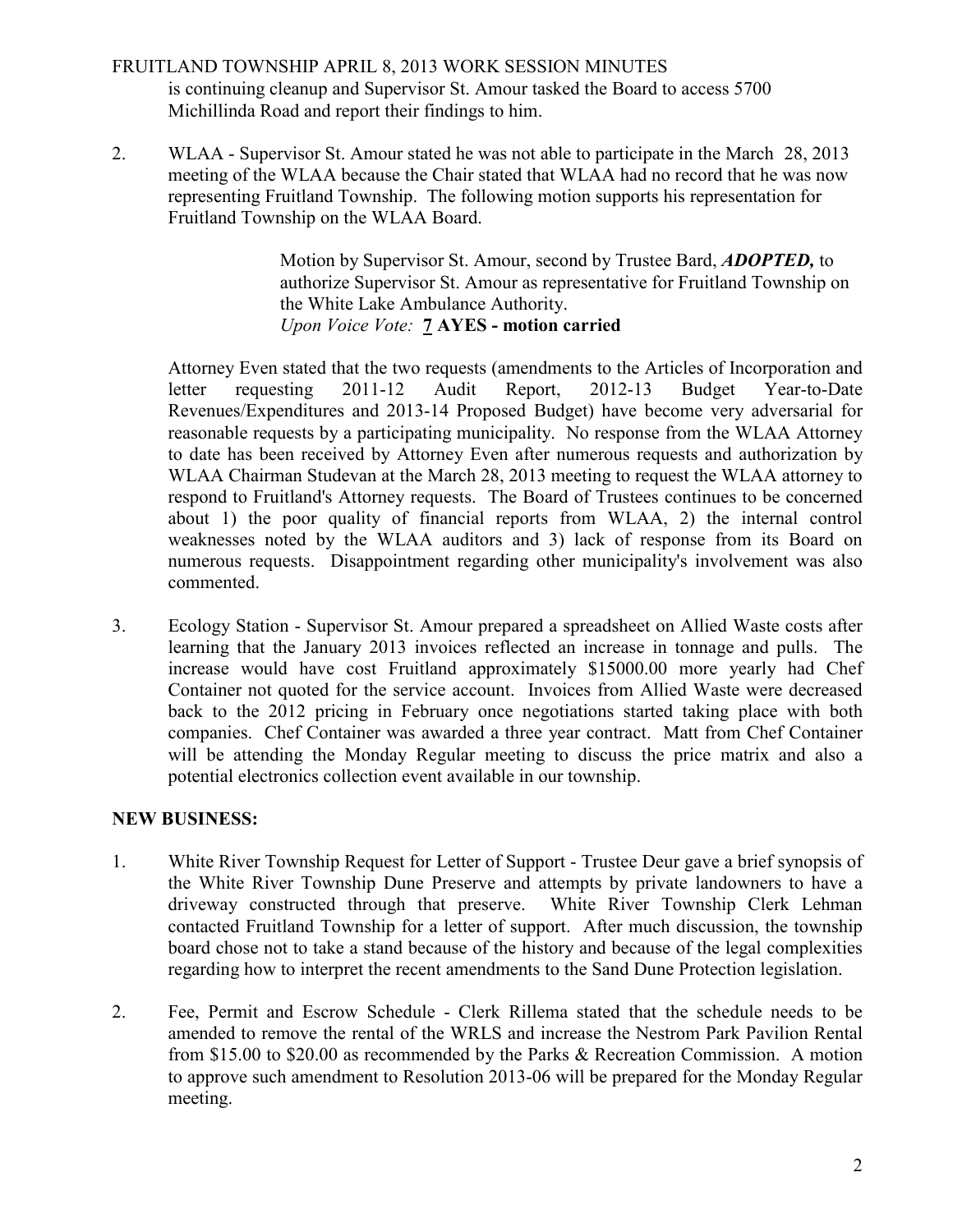### FRUITLAND TOWNSHIP APRIL 8, 2013 WORK SESSION MINUTES

- 3. Poverty Exemption Guideline Amendment Clerk Rillema spoke on behalf of Assessor Bowen who is recommending the additional language of (3) You may not own more than one home to the Fruitland Township Asset Requirement per the Poverty Exemption Guidelines as set by the Township Board in 2008. A motion will be prepared for the Monday Regular meeting to adopt such additional language.
- 4. Hydrant Flushing The invoice from the Department of Public Works of Muskegon County for the 2012 Fire Hydrant Index in the amount of \$2200.00 for the 11 fire hydrants in the township was received. A motion to authorize payment will be prepared for the Monday Regular meeting.
- 5. Subcommittee/Citizens Advisory Committee OMA Attorney Even recommends status quo for our subcommittees/CACs on the requirement for the Open Meeting Act. The subcommittees/CACs are not subject to this requirement at this time as long as they are performing a "staff" function and are not making the decisions of the elected body or appointed commission.
- 6. Donation of Property Supervisor St. Amour received a phone call from a real estate broker stating that Father Francis Partridge would like to donate approximately 20+ acres (parcel #61-107-300-0004-00 on the corner of Lamos and Michillinda Roads. Supervisor St. Amour will research if any deed restrictions exist and if any restrictions will be added if the donation is approved by the Board of Trustees.
- 7. Health Insurance Trustee Deur will be discussing with agent Jennifer McDonnell potential plans for health insurance due to Fruitland Township only having one individual on a group plan at this time.
- 8. Marcus Park Lawsuit Attorney Even stated that the appeal briefs have been submitted by all parties. Document review by 3rd District Judges will now take place with a potential September/October hearing.

 Motion by Trustee Bard, second by Trustee Deur, ADOPTED, to suspend for open floor comments at 11:40 AM. Upon Voice Vote: 7 AYES - motion carried

Jan Klco, 6740 Blank Road - Encouraged the board to not support the proposed Walmart in the White Lake area.

> Motion by Trustee Bard, second by Trustee Deur, **ADOPTED**, to unsuspend and close open floor comments at 11:45 AM. Upon Voice Vote: 7 AYES - motion carried

9. Board Comments - Trustee Bard stated to all board members that while she served as the representative of the WLAA, she reported a summary of meetings regularly at the monthly board meetings. Clerk Rillema asked Attorney Even if the WLAA does not provide any of the documents requested what is the next step. Attorney Even suggested waiting until this month's WLAA meeting's results and then the Board would need to discuss actions going forward.